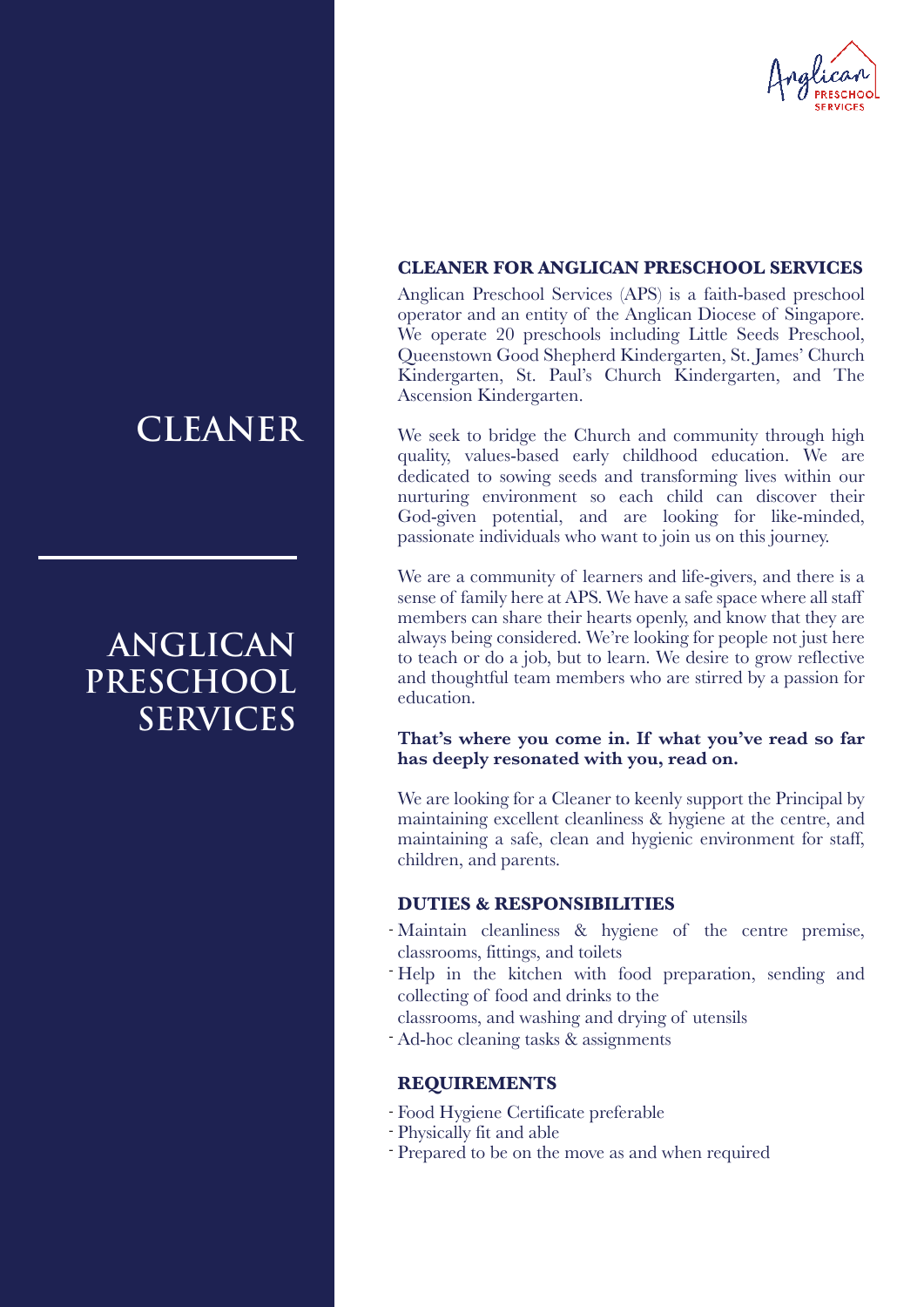

# **CLEANER**

## **ANGLICAN PRESCHOOL SERVICES**

#### *A Team Player*

You appreciate the contributions of others and are happy to work independently when the occasion calls for it. You actively look to value add to situations but are sensitive enough to know it is time to take a step back. You believe in the power of community and collaborations.

#### *Approachable and Accessible*

You enjoy engaging with everyone in our organisation from our teachers to CEO (Chief Executive Officer), to centre cooks. And they enjoy conversations with you.

#### *Flexible and Adaptable*

You are willing to stand in the gap and go to where the needs are.

#### *Meticulous*

John Wooden says it all, "It's the little details that are vital. Little things make big things happen."

#### *Responsible*

You are dependable and accountable. You honour the tasks that are given to you.

We would love to have you join our family

5 or 5.5 days' work

You can contact us at 8875 7599 or send your resume to joinus@AnglicanPS.edu.sg.

We apologise that only shortlisted candidates will be notified.